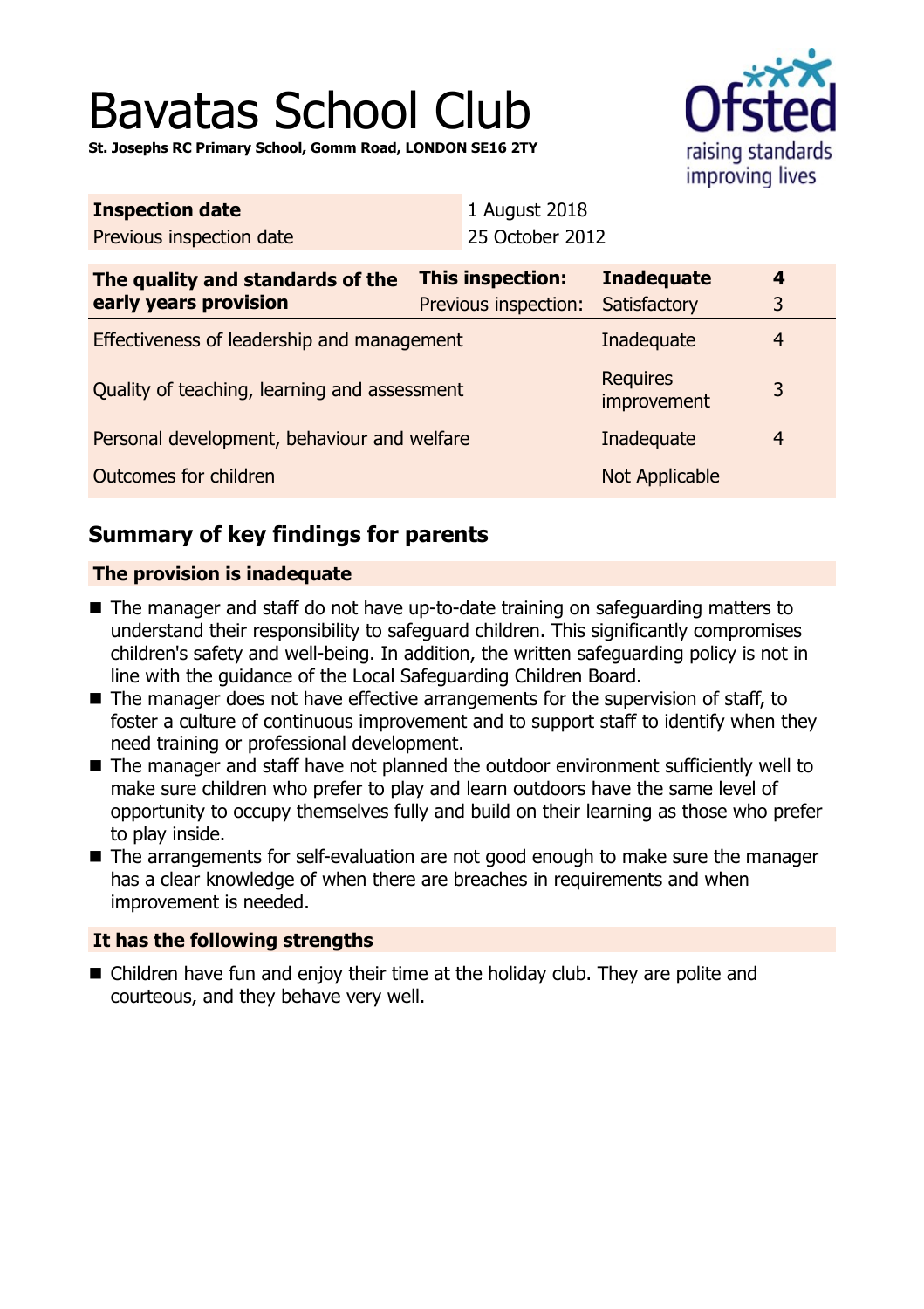## **What the setting needs to do to improve further**

#### **To meet the requirements of the early years foundation stage and Childcare Register the provider must:**

|                                                                                                                                                                             | Due date   |
|-----------------------------------------------------------------------------------------------------------------------------------------------------------------------------|------------|
| ensure all staff understand and follow the safeguarding policy and<br>procedures, and ensure that they have an up-to-date knowledge of<br>all safeguarding issues           | 28/09/2018 |
| ensure that the written safeguarding policy and procedures are in<br>line with the guidance and procedures of the Local Safeguarding<br>Children Board                      | 28/09/2018 |
| improve the quality of supervision to identify weaknesses in staff<br>practice effectively, to promote continuous improvement and to<br>foster a culture of mutual support. | 28/09/2018 |

#### **To further improve the quality of the early years provision the provider should:**

- $\blacksquare$  extend the range of opportunities available for children to absorb themselves fully in playing and learning when they choose to spend their time outdoors
- strengthen the effectiveness of self-evaluation so breaches in requirements and areas for further improvement are quickly identified and addressed.

#### **Inspection activities**

- $\blacksquare$  The inspector had a tour of the premises with the manager.
- $\blacksquare$  The inspector checked evidence of the suitability of all staff.
- The inspector spoke to staff and children. She took account of parents' views.
- $\blacksquare$  The inspector looked at relevant documentation, including policies and procedures, paediatric first-aid certificates and public liability insurance documents.

**Inspector** Jane Morgan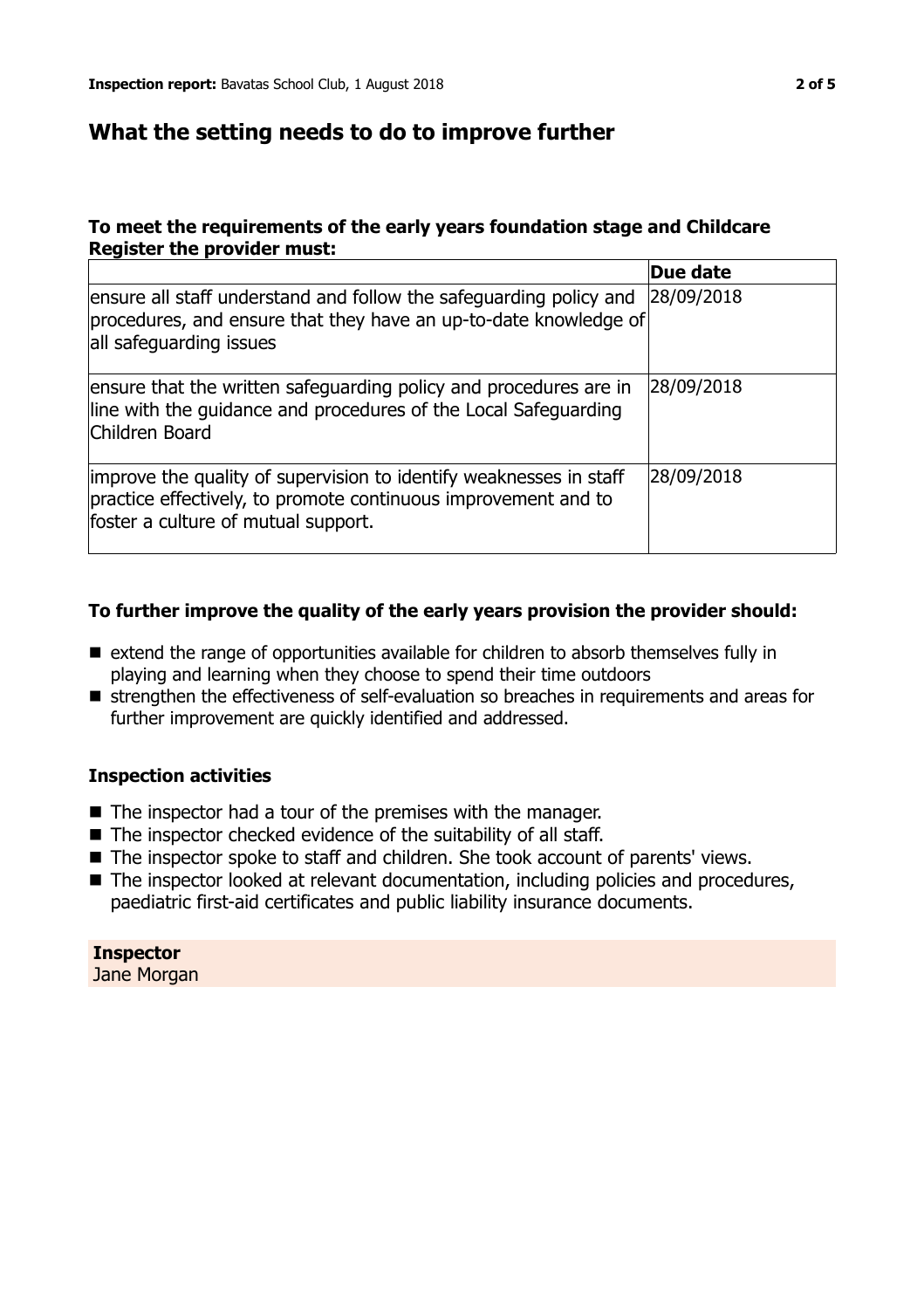# **Inspection findings**

#### **Effectiveness of leadership and management is inadequate**

Arrangements for safeguarding are ineffective. The manager, who is also the provider, and staff demonstrate limited knowledge of safeguarding. They do not know how to follow Local Safeguarding Children Board procedures. In addition, these procedures are not reflected in the club's safeguarding policy. However, the manager and staff have updated their knowledge of other relevant safeguarding and childcare matters. For example, they recognise and understand how to tackle instances of discrimination or extremist views and comments. The manager ensures that all staff are suitable to work with children, and regularly checks their ongoing suitability. On occasion, the manager meets with individual staff. However, these opportunities are not used well enough to highlight areas where staff need further development to improve their knowledge and practice. Partnerships with parents are effective. Staff value their feedback and actively seek their views. The manager and staff fully assess hazards at the club and prior to outdoor activities, to help prevent accidents. Some basic self-evaluation is completed but the arrangements are not robust enough to make sure that the manager is always aware of breaches in requirements and where practice needs to improve.

#### **Quality of teaching, learning and assessment requires improvement**

Staff know the children well and join them in their play. Indoors, staff provide activities and resources for children of mixed ages. For example, children enthusiastically play snooker and table tennis, and they enjoy a variety of board games. However, less consideration has been given to the outdoor environment. For example, outdoor resources are minimal and only a few children have items to play with, which limits their play and enjoyment. However, staff do interact well with children and develop activities according to children's ages and abilities. These strategies help to keep children engaged in whatever they do.

#### **Personal development, behaviour and welfare are inadequate**

The manager and staff do not have sufficient knowledge of the statutory requirements for safeguarding and welfare. This has a significant impact on their ability to ensure children's safety and well-being. Children of all ages show self-confidence and independence in whatever they try and can do. Children are offered a selection of nutritional, balanced snacks throughout the day. Staff encourage parents to provide a healthy packed lunch and give children a clear message about eating a healthy diet. Children have ample fresh air and physical exercise. Outings and off-site daily experiences are regularly arranged. For example, children visit the library, swimming pool and the local parks. Staff also use these opportunities to help children develop an understanding of other people and the wider community.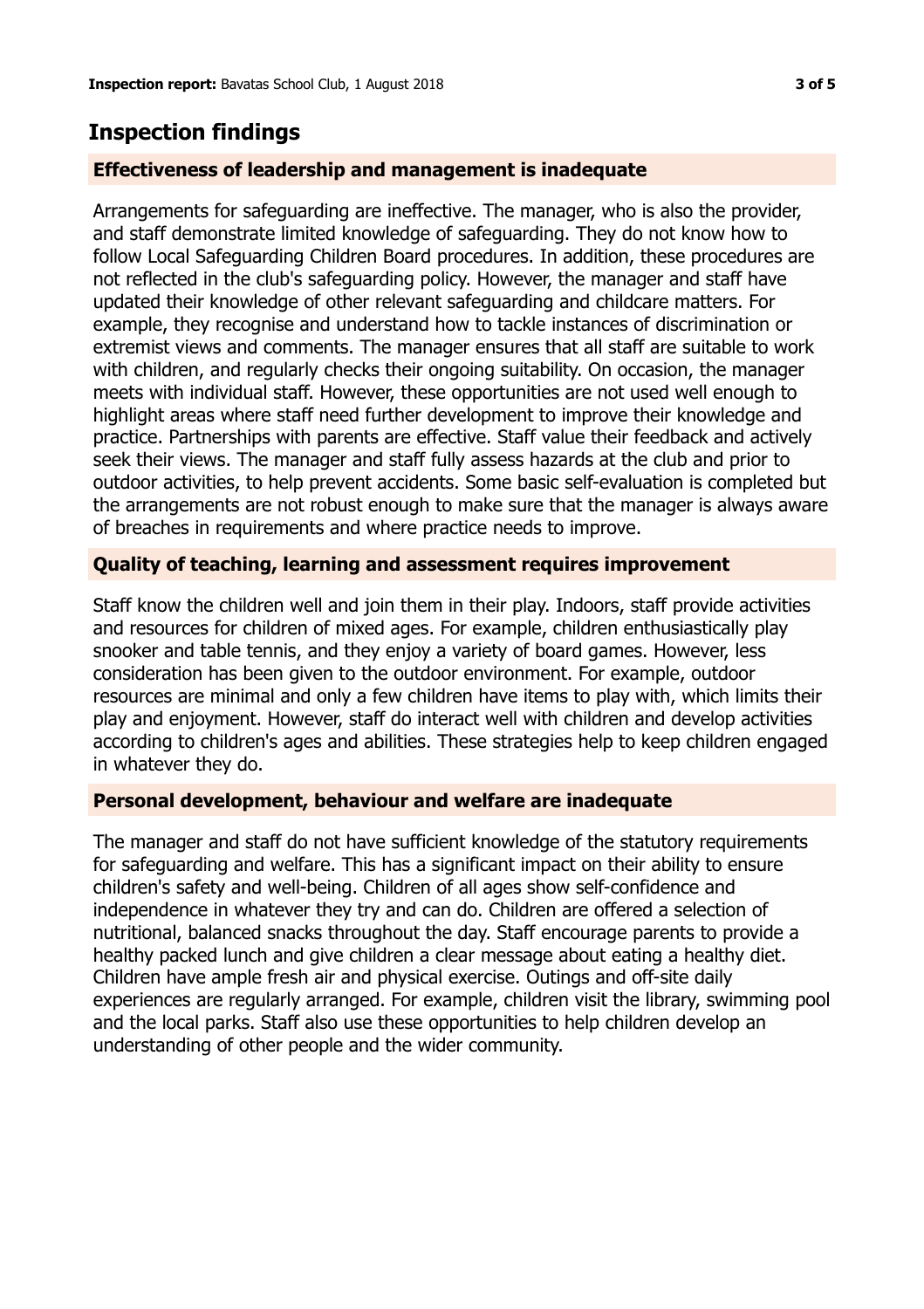## **Setting details**

| Unique reference number                             | EY386313                                                                             |
|-----------------------------------------------------|--------------------------------------------------------------------------------------|
| <b>Local authority</b>                              | Southwark                                                                            |
| <b>Inspection number</b>                            | 10056935                                                                             |
| <b>Type of provision</b>                            | Out-of-school day care                                                               |
| <b>Registers</b>                                    | Early Years Register, Compulsory Childcare<br>Register, Voluntary Childcare Register |
| Day care type                                       | Childcare on non-domestic premises                                                   |
| Age range of children                               | $4 - 8$                                                                              |
| <b>Total number of places</b>                       | 24                                                                                   |
| Number of children on roll                          | 12                                                                                   |
| Name of registered person                           | Efole, Bosede                                                                        |
| <b>Registered person unique</b><br>reference number | RP515291                                                                             |
| Date of previous inspection                         | 25 October 2012                                                                      |
| Telephone number                                    | 07930482376                                                                          |

Bavatas Breakfast & Out of School Club registered in 2009. It is located in Bermondsey, in the London Borough of Southwark. It operates Monday to Friday from 7.45am to 9am and from 3.15pm to 6pm during term time only. The holiday club opens Monday to Friday from 8am to 6pm for occasional weeks during the school holidays. There are two staff members, one of whom holds a relevant qualification at level 3.

This inspection was carried out by Ofsted under sections 49 and 50 of the Childcare Act 2006 on the quality and standards of provision that is registered on the Early Years Register. The registered person must ensure that this provision complies with the statutory framework for children's learning, development and care, known as the early years foundation stage.

Any complaints about the inspection or the report should be made following the procedures set out in the guidance Complaints procedure: raising concerns and making complaints about Ofsted, which is available from Ofsted's website: www.ofsted.gov.uk. If you would like Ofsted to send you a copy of the guidance, please telephone 0300 123 4234, or email [enquiries@ofsted.gov.uk.](mailto:enquiries@ofsted.gov.uk)